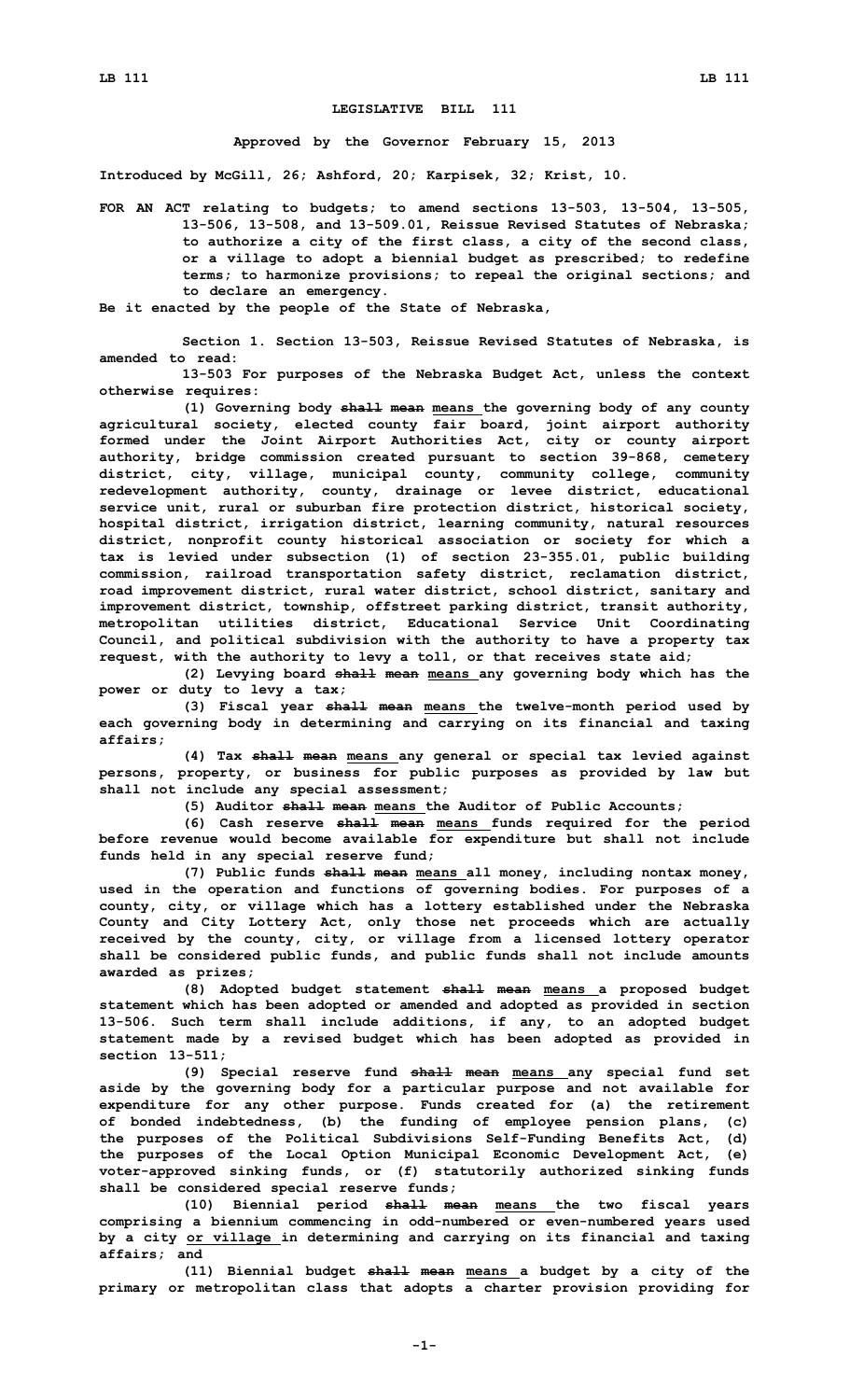**Sec. 2. Section 13-504, Reissue Revised Statutes of Nebraska, is amended to read:**

**13-504 (1) Each governing body shall annually or biennially prepare <sup>a</sup> proposed budget statement on forms prescribed and furnished by the auditor. The proposed budget statement shall be made available to the public by the political subdivision prior to publication of the notice of the hearing on the proposed budget statement pursuant to section 13-506. <sup>A</sup> proposed budget statement shall contain the following information, except as provided by state law:**

**(a) For the immediately preceding fiscal year or biennial period, the revenue from all sources, including motor vehicle taxes, other than revenue received from personal and real property taxation, allocated to the funds and separately stated as to each such source: The unencumbered cash balance at the beginning and end of the year or biennial period; the amount received by taxation of personal and real property; and the amount of actual expenditures;**

**(b) For the current fiscal year or biennial period, actual and estimated revenue from all sources, including motor vehicle taxes, allocated to the funds and separately stated as to each such source: The actual unencumbered cash balance available at the beginning of the year or biennial period; the amount received from personal and real property taxation; and the amount of actual and estimated expenditures, whichever is applicable. Such statement shall contain the cash reserve for each fiscal year or biennial period and shall note whether or not such reserve is encumbered. Such cash reserve projections shall be based upon the actual experience of prior years or biennial periods. The cash reserve shall not exceed fifty percent of the total budget adopted exclusive of capital outlay items;**

**(c) For the immediately ensuing fiscal year or biennial period, an estimate of revenue from all sources, including motor vehicle taxes, other than revenue to be received from taxation of personal and real property, separately stated as to each such source: The actual or estimated unencumbered cash balances, whichever is applicable, to be available at the beginning of the year or biennial period; the amounts proposed to be expended during the year or biennial period; and the amount of cash reserve, based on actual experience of prior years or biennial periods, which cash reserve shall not exceed fifty percent of the total budget adopted exclusive of capital outlay items;**

**(d) <sup>A</sup> statement setting out separately the amount sought to be raised from the levy of <sup>a</sup> tax on the taxable value of real property (i) for the purpose of paying the principal or interest on bonds issued by the governing body and (ii) for all other purposes;**

**(e) <sup>A</sup> uniform summary of the proposed budget statement, including each proprietary function fund included in <sup>a</sup> separate proprietary budget statement prepared pursuant to the Municipal Proprietary Function Act, and <sup>a</sup> grand total of all funds maintained by the governing body; and**

**(f) For municipalities, <sup>a</sup> list of the proprietary functions which are not included in the budget statement. Such proprietary functions shall have <sup>a</sup> separate budget statement which is approved by the city council or village board as provided in the Municipal Proprietary Function Act.**

**(2) The actual or estimated unencumbered cash balance required to be included in the budget statement by this section shall include deposits and investments of the political subdivision as well as any funds held by the county treasurer for the political subdivision and shall be accurately stated on the proposed budget statement.**

**(3) The political subdivision shall correct any material errors in the budget statement detected by the auditor or by other sources.**

**Sec. 3. Section 13-505, Reissue Revised Statutes of Nebraska, is amended to read:**

**13-505 The estimated expenditures plus the required cash reserve for the ensuing fiscal year or biennial period less all estimated and actual unencumbered balances at the beginning of the year or biennial period and less the estimated income from all sources, including motor vehicle taxes, other than taxation of personal and real property shall equal the amount to be received from taxes, and such amount shall be shown on the proposed budget statement pursuant to section 13-504. The amount to be raised from taxation of personal and real property, as determined above, plus the estimated revenue from other sources, including motor vehicle taxes, and the unencumbered balances shall equal the estimated expenditures, plus the necessary required**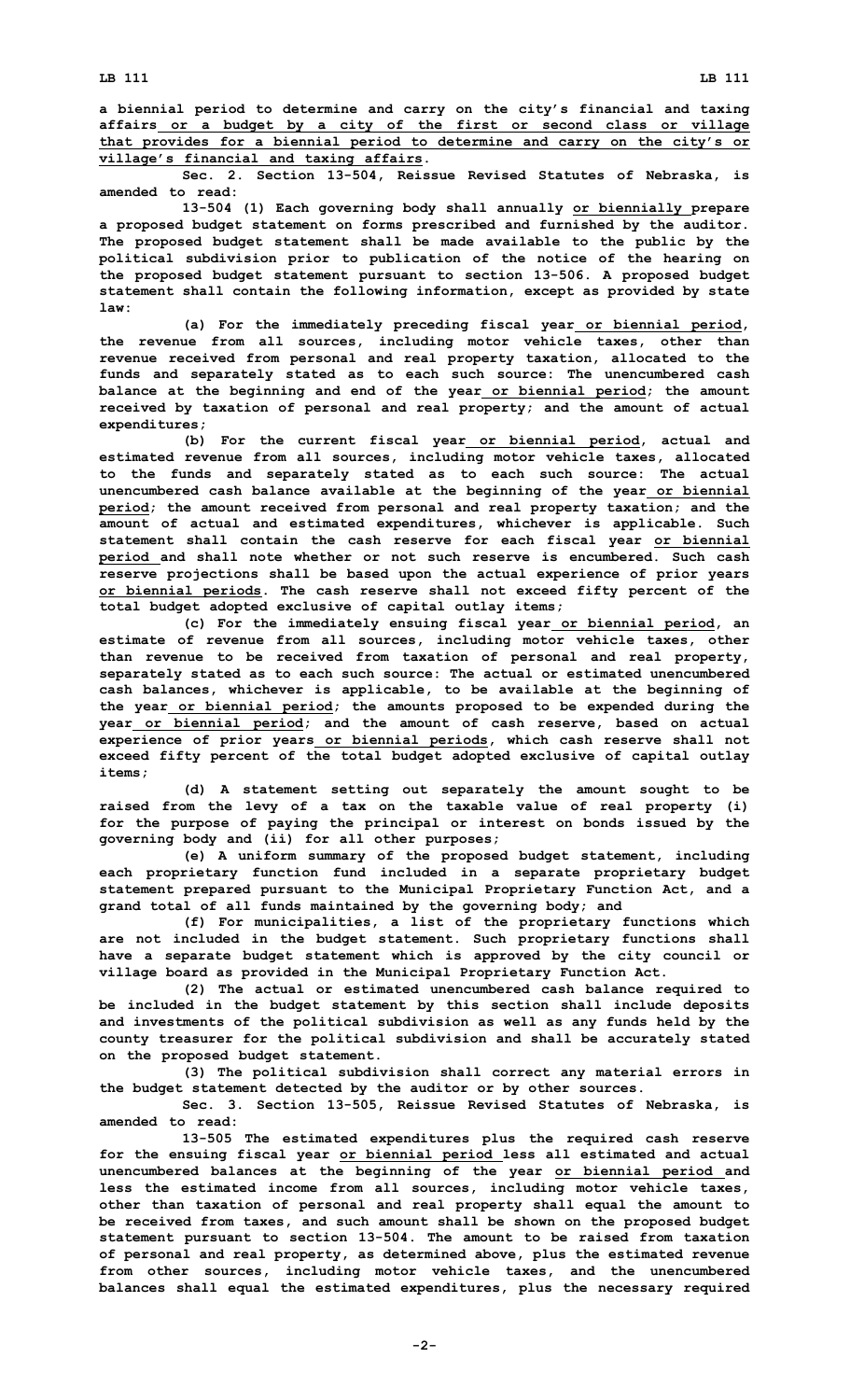## **LB 111 LB 111**

**cash reserve, for the ensuing year or biennial period. Sec. 4. Section 13-506, Reissue Revised Statutes of Nebraska, is amended to read:**

**13-506 (1) Each governing body shall each year or biennial period conduct <sup>a</sup> public hearing on its proposed budget statement. Notice of place and time of such hearing, together with <sup>a</sup> summary of the proposed budget statement, shall be published at least five days prior to the date set for hearing in <sup>a</sup> newspaper of general circulation within the governing body's jurisdiction. When the total operating budget, not including reserves, does not exceed ten thousand dollars per year or twenty thousand dollars per biennial period, the proposed budget summary may be posted at the governing body's principal headquarters. After such hearing, the proposed budget statement shall be adopted, or amended and adopted as amended, and <sup>a</sup> written record shall be kept of such hearing. The amount to be received from personal and real property taxation shall be certified to the levying board after the proposed budget statement is adopted or is amended and adopted as amended. If the levying board represents more than one county, <sup>a</sup> member or <sup>a</sup> representative of the governing board shall, upon the written request of any represented county, appear and present its budget at the hearing of the requesting county. The certification of the amount to be received from personal and real property taxation shall specify separately (a) the amount to be applied to the payment of principal or interest on bonds issued by the governing body and (b) the amount to be received for all other purposes. If the adopted budget statement reflects <sup>a</sup> change from that shown in the published proposed budget statement, <sup>a</sup> summary of such changes shall be published within twenty days after its adoption in the manner provided in this section, but without provision for hearing, setting forth the items changed and the reasons for such changes.**

**(2) Upon approval by the governing body, the budget shall be filed with the auditor. The auditor may review the budget for errors in mathematics, improper accounting, and noncompliance with the provisions of the Nebraska Budget Act or sections 13-518 to 13-522. If the auditor detects such errors, he or she shall immediately notify the governing body of such errors. The governing body shall correct any such error as provided in section 13-511. Warrants for the payment of expenditures provided in the budget adopted under this section shall be valid notwithstanding any errors or noncompliance for which the auditor has notified the governing body.**

**Sec. 5. Section 13-508, Reissue Revised Statutes of Nebraska, is amended to read:**

**13-508 (1) After publication and hearing thereon and within the time prescribed by law, each governing body, except as provided in subsection (3) of this section, shall file with and certify to the levying board or boards on or before September 20 of each year or September 20 of the final year of <sup>a</sup> biennial period and file with the auditor <sup>a</sup> copy of the adopted budget statement which complies with sections 13-518 to 13-522 or 79-1023 to 79-1030, together with the amount of the tax required to fund the adopted budget, setting out separately (a) the amount to be levied for the payment of principal or interest on bonds issued by the governing body and (b) the amount to be levied for all other purposes. Proof of publication shall be attached to the statements. Learning communities shall also file <sup>a</sup> copy of such adopted budget statement with member school districts on or before September 1 of each year. The governing body, in certifying the amount required, may make allowance for delinquent taxes not exceeding five percent of the amount required plus the actual percentage of delinquent taxes for the preceding tax year or biennial period and for the amount of estimated tax loss from any pending or anticipated litigation which involves taxation and in which tax collections have been or can be withheld or escrowed by court order. For purposes of this section, anticipated litigation shall be limited to the anticipation of an action being filed by <sup>a</sup> taxpayer who or which filed <sup>a</sup> similar action for the preceding year or biennial period which is still pending. Except for such allowances, <sup>a</sup> governing body shall not certify an amount of tax more than one percent greater or lesser than the amount determined under section 13-505.**

**(2) Each governing body shall use the certified taxable values as provided by the county assessor pursuant to section 13-509 for the current year in setting or certifying the levy. Each governing body may designate one of its members to perform any duty or responsibility required of such body by this section.**

**(3)(a) <sup>A</sup> Class <sup>I</sup> school district shall do the filing and certification required by subsection (1) of this section on or before August 1 of each year.**

**(b) <sup>A</sup> learning community shall do such filing and certification on**